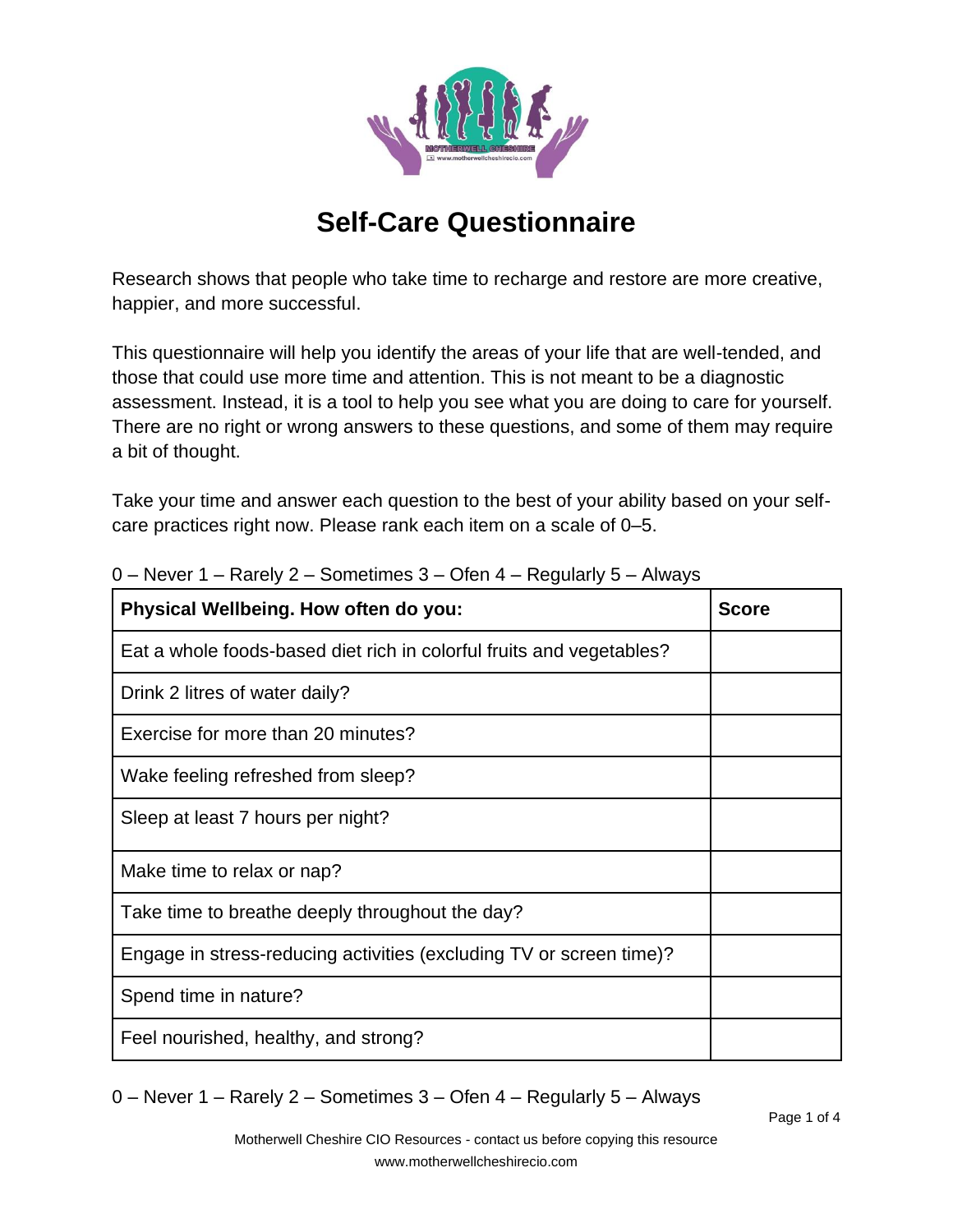

| Mental/Emotional/Spiritual Wellbeing. Do you:             | <b>Score</b> |
|-----------------------------------------------------------|--------------|
| Make time to participate in things you enjoy?             |              |
| Give and receive affection regularly?                     |              |
| Feel understood and valued by those who are close to you? |              |
| Feel gratitude on a daily basis?                          |              |
| Find meaning in life even during difficult times?         |              |
| Take an interest in or find joy in the world around you?  |              |
| Have hope that things will get better?                    |              |
| Express yourself creatively?                              |              |
| Treat yourself with kindness?                             |              |
| Remember to make your dreams and goals a priority?        |              |

## 0 – Never 1 – Rarely 2 – Sometimes 3 – Ofen 4 – Regularly 5 – Always

| Professional Life/School/College/Work/Career. Do you:                                                                       | <b>Score</b> |
|-----------------------------------------------------------------------------------------------------------------------------|--------------|
| Hold a work position in an area of your interest?<br>Or attend a class/course of interest?                                  |              |
| Work in a position that matches your professional goals?<br>Or attend a class/course which matches your professional goals? |              |
| Find a sense of meaning and enjoyment in your work/study?                                                                   |              |
| Empathise and connect with customers, clients, work colleagues or<br>fellow students?                                       |              |
| Have confidence in your ability to address challenges in your<br>professional life/study?                                   |              |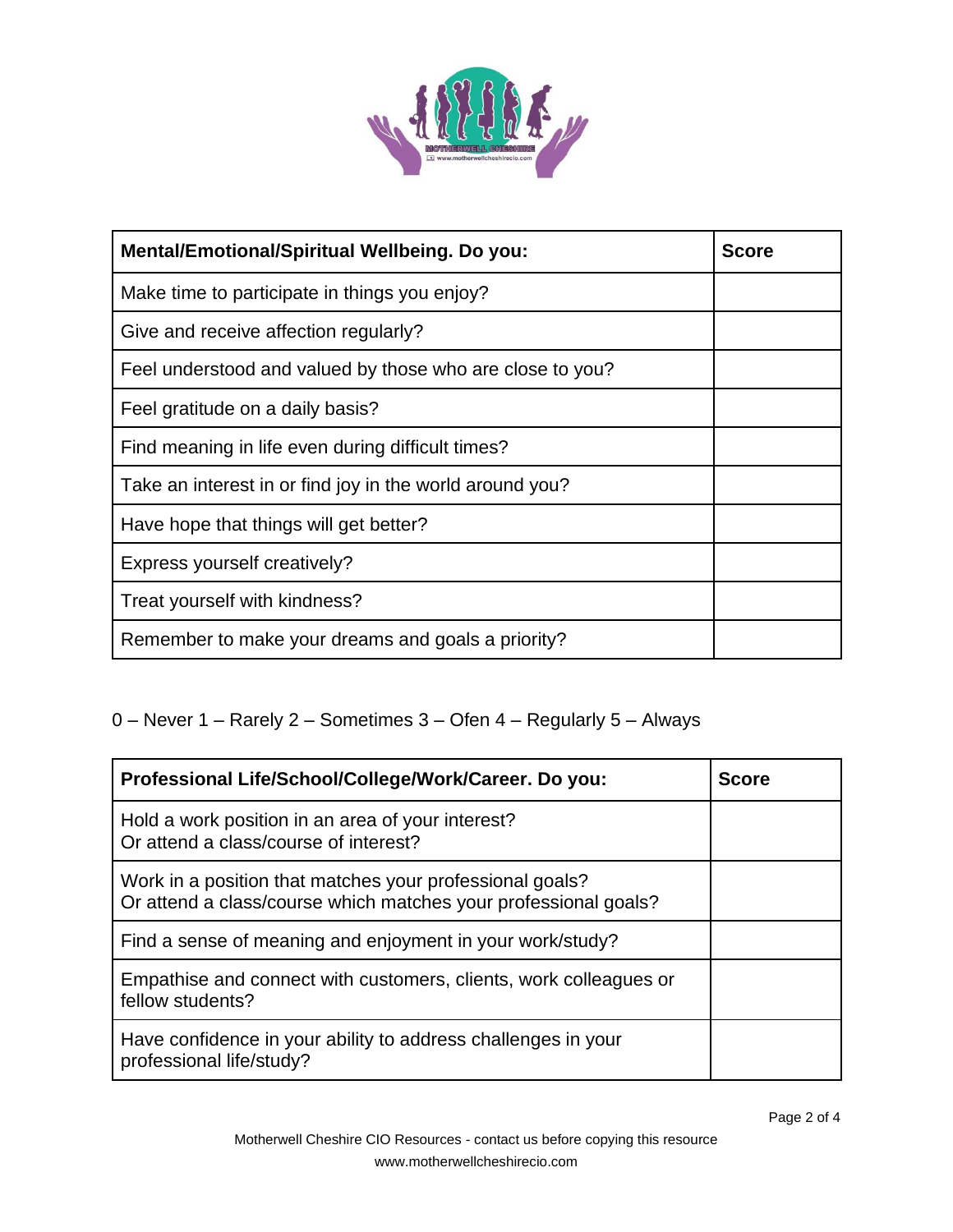

| Feel supported at work or in your professional life/study?                          |  |
|-------------------------------------------------------------------------------------|--|
| Have someone you can rely on if you need help or guidance?                          |  |
| Set limits at work/school/college, whether it be with clients/students or<br>tasks? |  |
| Disengage and leave pressures behind at the end of the day?                         |  |
| Take a holiday or breaks to allow for some down time?                               |  |

0 – Never 1 – Rarely 2 – Sometimes 3 – Ofen 4 – Regularly 5 – Always

| Social Life/Family/Relationships. Do you:                                   | <b>Score</b> |
|-----------------------------------------------------------------------------|--------------|
| Have a dependable person who listens to you?                                |              |
| Have supportive family and friends close by?                                |              |
| Get enough social time with people who make you happy?                      |              |
| Participate in group activities with people who share a common<br>interest? |              |
| Spend time with people who make you laugh?                                  |              |
| Feel like your close relationships are loving and supportive?               |              |
| Have the ability to comfortably say no?                                     |              |
| Do something fun with family or friends at least once a week?               |              |
| Feel like your personal life brings balance to your professional life?      |              |
| Feel comfortable asking for help when you need it?                          |              |

The higher the score, the better you may be at taking time for self-care and wellness in each aspect of your life. Trying to improve your scores can help create more balance in your life. Consider items on which you scored 3 or lower. How can you modify your